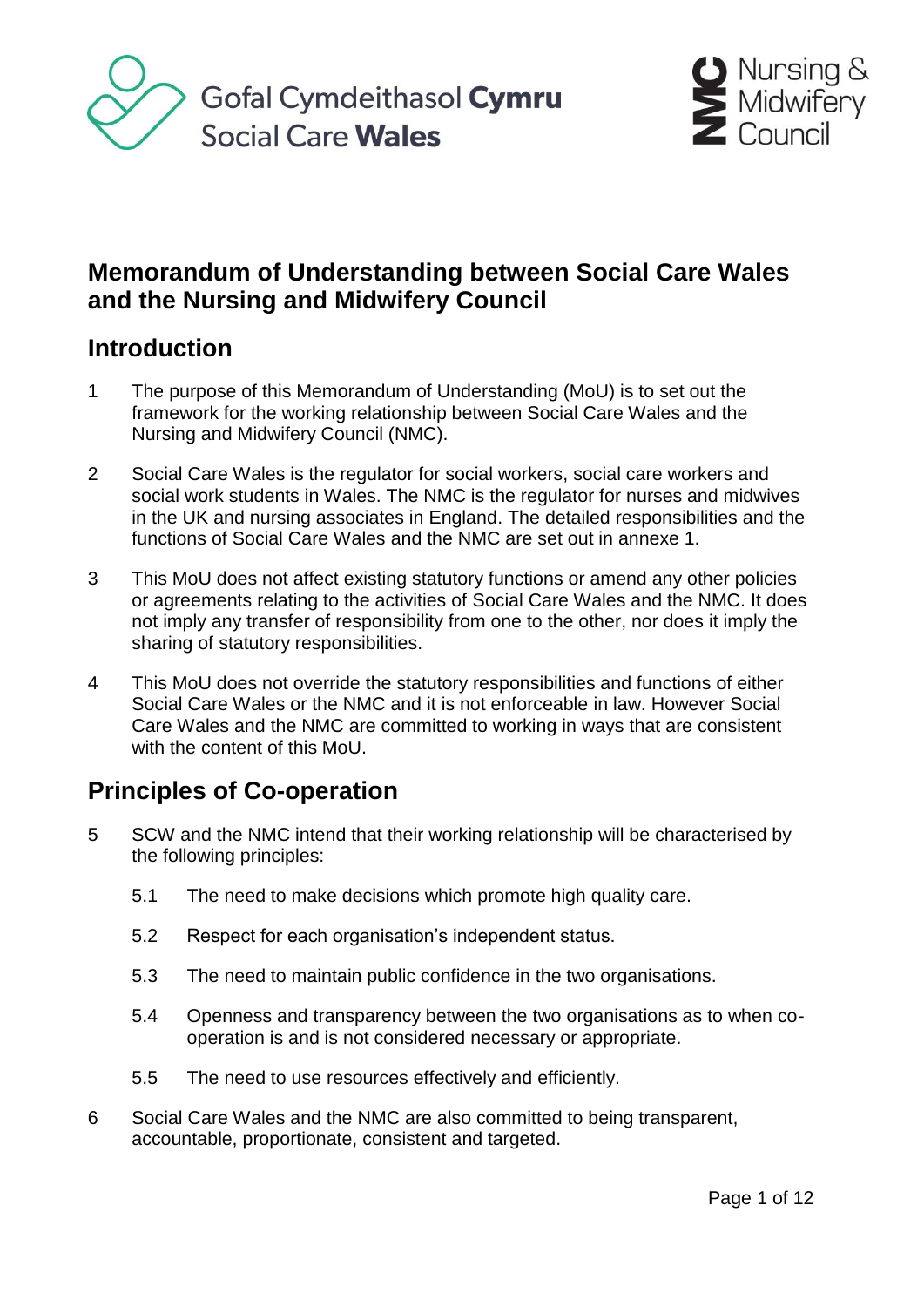# **Areas of Co-operation**

7 The working relationship between Social Care Wales and the NMC involves cooperation in the following areas. A named contact with responsibility for each area is identified in annexe 2.

### **Cross-referral of concerns**

- 8 Where either Social Care Wales or the NMC become aware of matters that appear to fall within the remit of the other organisation, it will, at the earliest opportunity convey the concerns and relevant supporting information to a named individual with relevant responsibility at the other organisation. In the interests of the safety of the public, the referring organisation will not wait until its own investigation has concluded before conveying the concerns.
- 9 In particular, Social Care Wales will refer to the NMC:
	- 9.1 Any concerns and relevant information about any registered social worker, social care manager, social care worker or social work student, who is also registered with the NMC, which may call into question their fitness to practise;
	- 9.2 Any concerns and relevant information about a social care organisation which may call into question its suitability as a learning environment for nursing, midwifery or nursing associate students;
	- 9.3 Any concerns and relevant information relating to the general delivery of nursing, midwifery or nursing associate care at a social care organisation which may call into question issues of nursing, midwifery or nursing associate leadership; and
	- 9.4 Any investigations into, or follow ups of, identified risks in which concerns about individual nurses/midwives/nursing associates or nursing/midwifery/nursing associate practice have been identified.
- 10 The NMC will refer to Social Care Wales any concerns and relevant information about any registered social worker, social care manager, social care worker or social work student in Wales, which may call into question their suitability to remain on Social Care Wales's Register.

### **Provision of information and documentation**

- 11 If either Social Care Wales or the NMC makes a referral under the provisions of this MoU it will provide the other with the necessary information and documentation on which the referral is based. Both organisations will provide ongoing assistance by providing any additional relevant information and documentation that may reasonably be requested by the other organisation.
- 12 In responding to requests for information and documentation: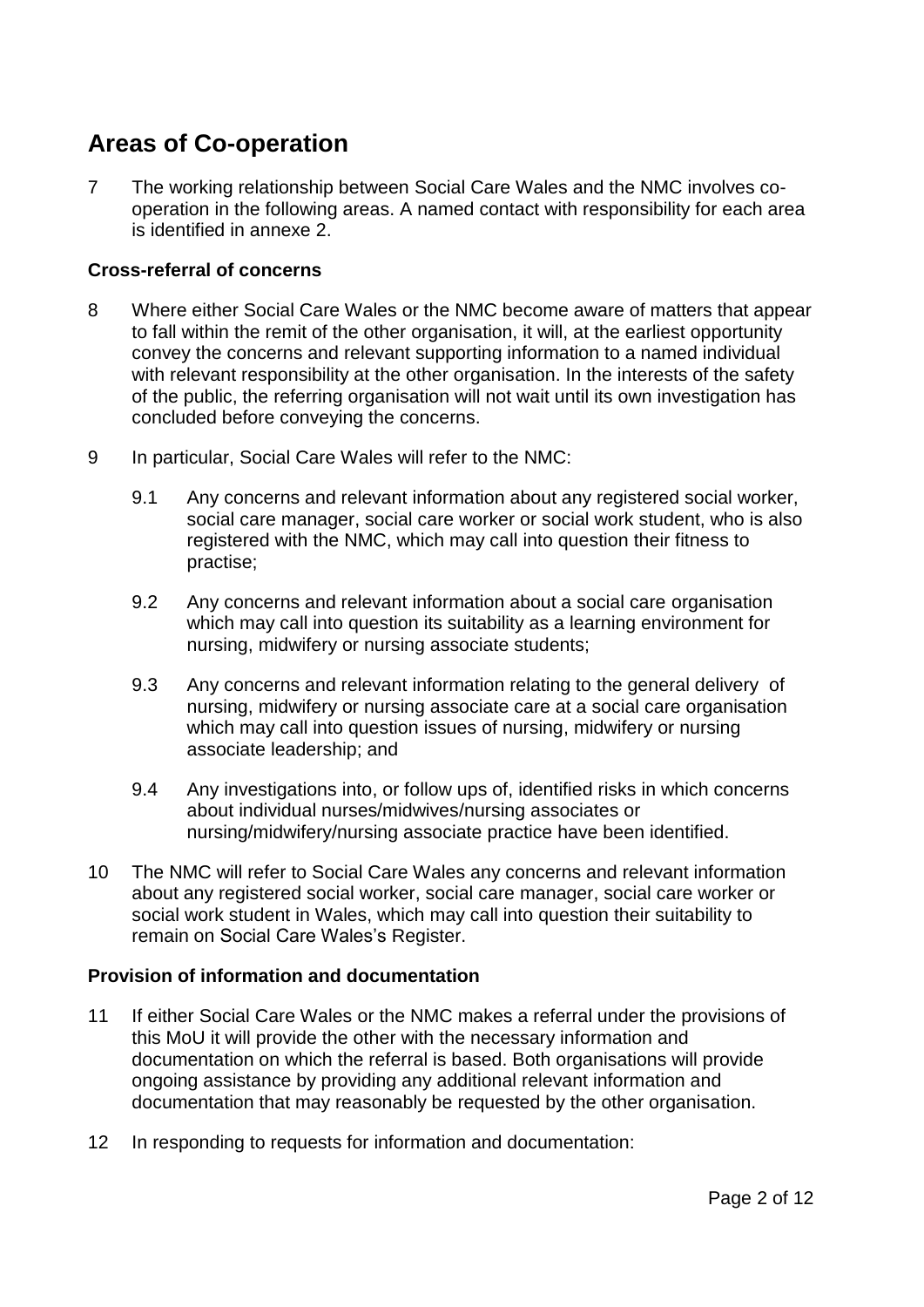- 12.1 Social Care Wales will be guided by the NMC's assessment as to the information that it reasonably requires in order to investigate allegations of impairment of fitness to practise in accordance with the Nursing and Midwifery Order 2001 (as amended) and the Nursing and Midwifery Council (Fitness to Practise) Rules 2004 (as amended).
- 12.2 The NMC will be guided by Social Care Wales's assessment as to the information that it reasonably requires in order to investigate allegations of misconduct in accordance with Regulation and Inspection of Social Care (Wales) Act 2016.

### **Investigations and inquiries relevant to both bodies' functions**

- 13 It is possible that, where a registered social worker, social care manager, social care worker or social work student is also a registered nurse, midwife or nursing associate, investigations by the NMC and Social Care Wales about the individual could coincide.
- 14 Where this is the case Social Care Wales and the NMC will cooperate closely with each other regarding the investigations and hearing processes. This means that they will plan activities so that they are complementary, keep each other informed of developments, share information (within statutory limitations) in order to minimise burdens and enable greater effectiveness and efficiency. They will take care not to contaminate evidence or breach any common law or duty of confidentiality.
- 15 Whilst those conducting investigations will work closely together, investigations will remain separate and within clearly defined boundaries of responsibilities and remits.
- 16 When sharing information each organisation will retain distinct legal responsibility for the handling of information that it acquires for the purpose of its own functions.

#### **Exchange of information and collaboration**

- 17 Social Care Wales and the NMC agree to exchange such information as is necessary for the purpose of their respective statutory functions.
- 18 In sharing information under this MoU and Information Sharing Agreement (annexe 2), Social Care Wales and the NMC will at all times comply with their respective obligations under the GDPR and the Human Rights Act 1998. They will act in accordance with relevant statutory and non-statutory Codes of Practice as well as any Social Care Wales and NMC codes of practice or policies relating to the handling of confidential personal information.
- 19 Social Care Wales and the NMC will share information about trends, data and organisational initiatives where it is thought they will impact on, or complement, the work of the other organisation.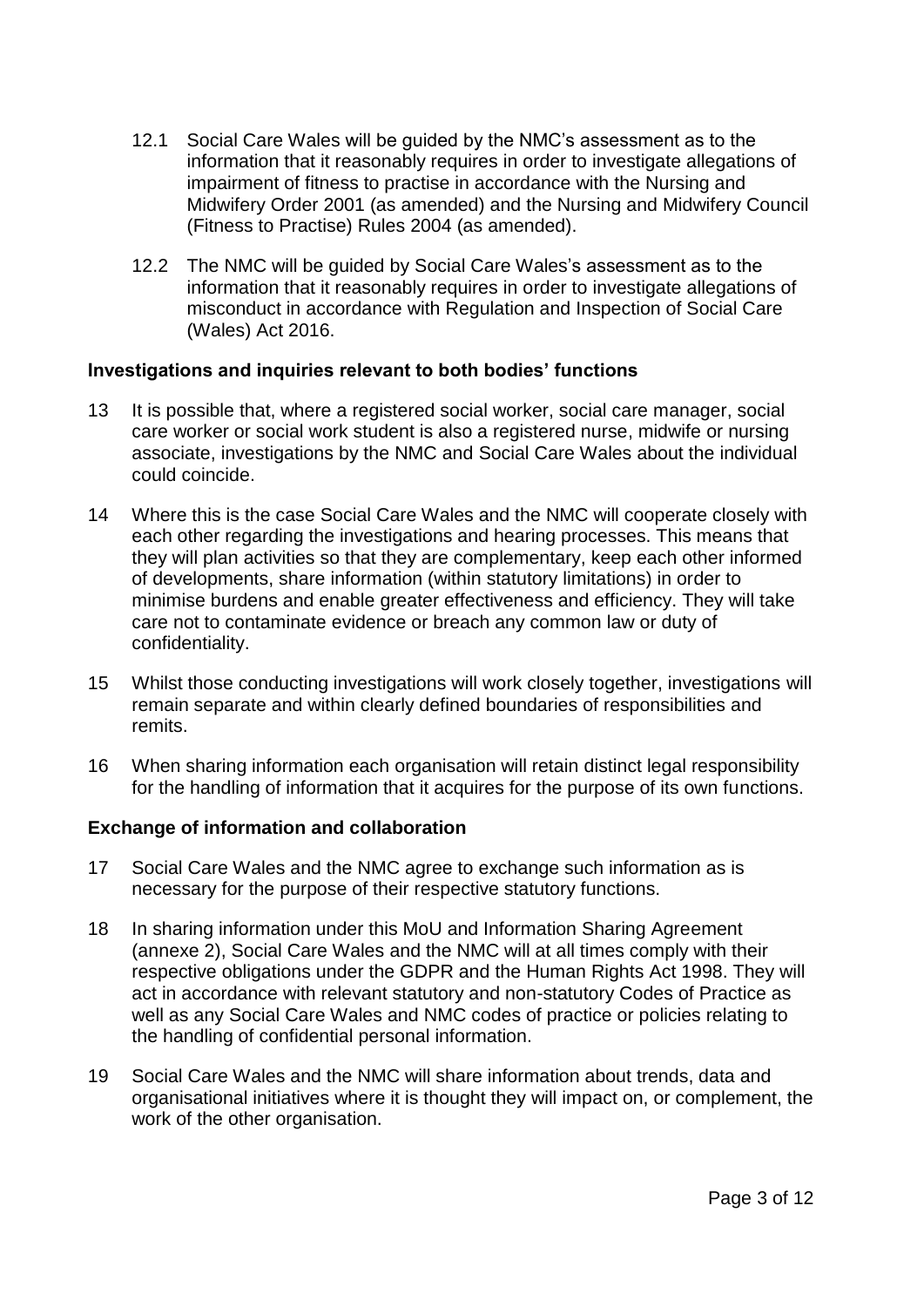20 When sharing information under this MoU, Social Care Wales and the NMC will at all times act in accordance with the principles set out in the statutory Data Sharing Code of Practice published by the Information Commissioner's Office.

#### **Freedom of Information requests**

21 If the NMC receives a Freedom of Information (FOI) request for information that it believes Social Care Wales holds, the NMC will inform Social Care Wales of the request before making a response within the statutory 20 day response time limit. The same applies vice versa.

### **Media and evidence to the Welsh Government**

- 22 Social Care Wales and the NMC will, where possible, seek to give each other adequate warning (at least two working days) and sufficient information about any planned press releases, announcements to the public and disclosure of information in response to any FOI request that is relevant to or likely to affect the work of the other organisation.
- 23 Social Care Wales and the NMC will, when appropriate, share with each other details of relevant evidence to the Welsh Government or UK Government in relation to the operation of their regulatory regime or the exercise of their functions.
- 24 Subject to their respective obligations under the Freedom of Information Act 2000, Social Care Wales and the NMC will respect the confidentiality of any documents disclosed by the other organisation in advance of publication and will not act in any way that would cause the content of those documents to be made public ahead of the planned publication date.

### **Resolution of Disagreement**

25 Any disagreement between Social Care Wales and the NMC will normally be resolved at working level. If this is not possible, it may be referred through those responsible for the management of this MoU, up to and including the Chief Executives of both organisations who will then jointly be responsible for ensuring a mutually satisfactory resolution.

### **Review of this MoU**

- 26 This MoU is not time-limited and will continue to have effect unless the principles described need to be altered or cease to be relevant. The MoU will be reviewed every two years, and may be reviewed sooner at the request of either party.
- 27 Both organisations have identified a person responsible for the management of this MoU at annexe 2. They will liaise as required to ensure this MoU is kept up to date, identify any emerging issues and resolve any questions that arise in the working relationship between the two organisations.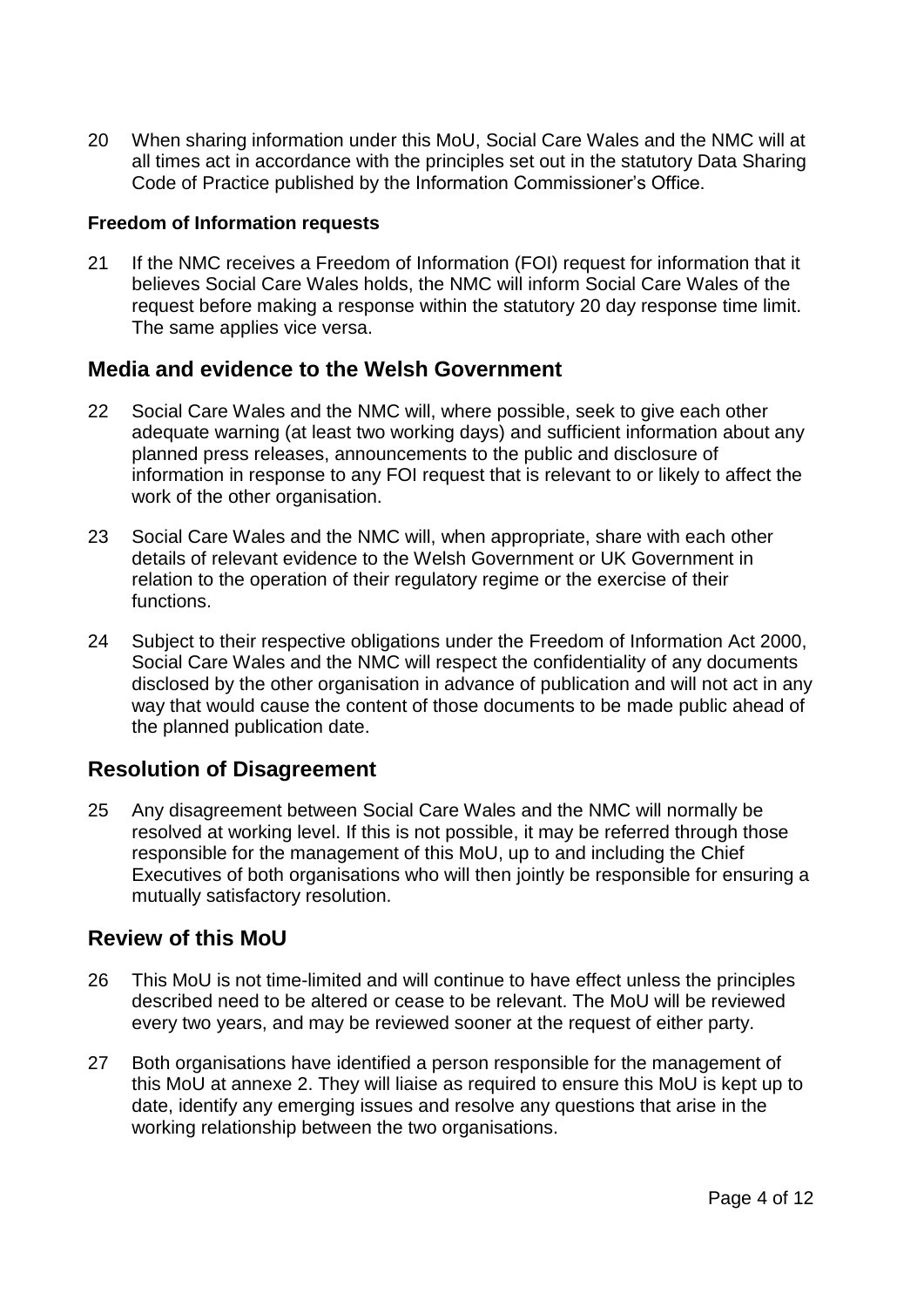28 The named contacts with responsibility for each area of cooperation will be identified in annexe 2 and will liaise as required to carry out day-to-day business.

## **Signatures**

Matthew Mand Fre Evans **Matthew McClelland Sue Evans Director of Fitness to Practise Chief Executive Nursing and Midwifery Council Social Care Wales Date:** 4 September 2018 **Date:** 16 August 2018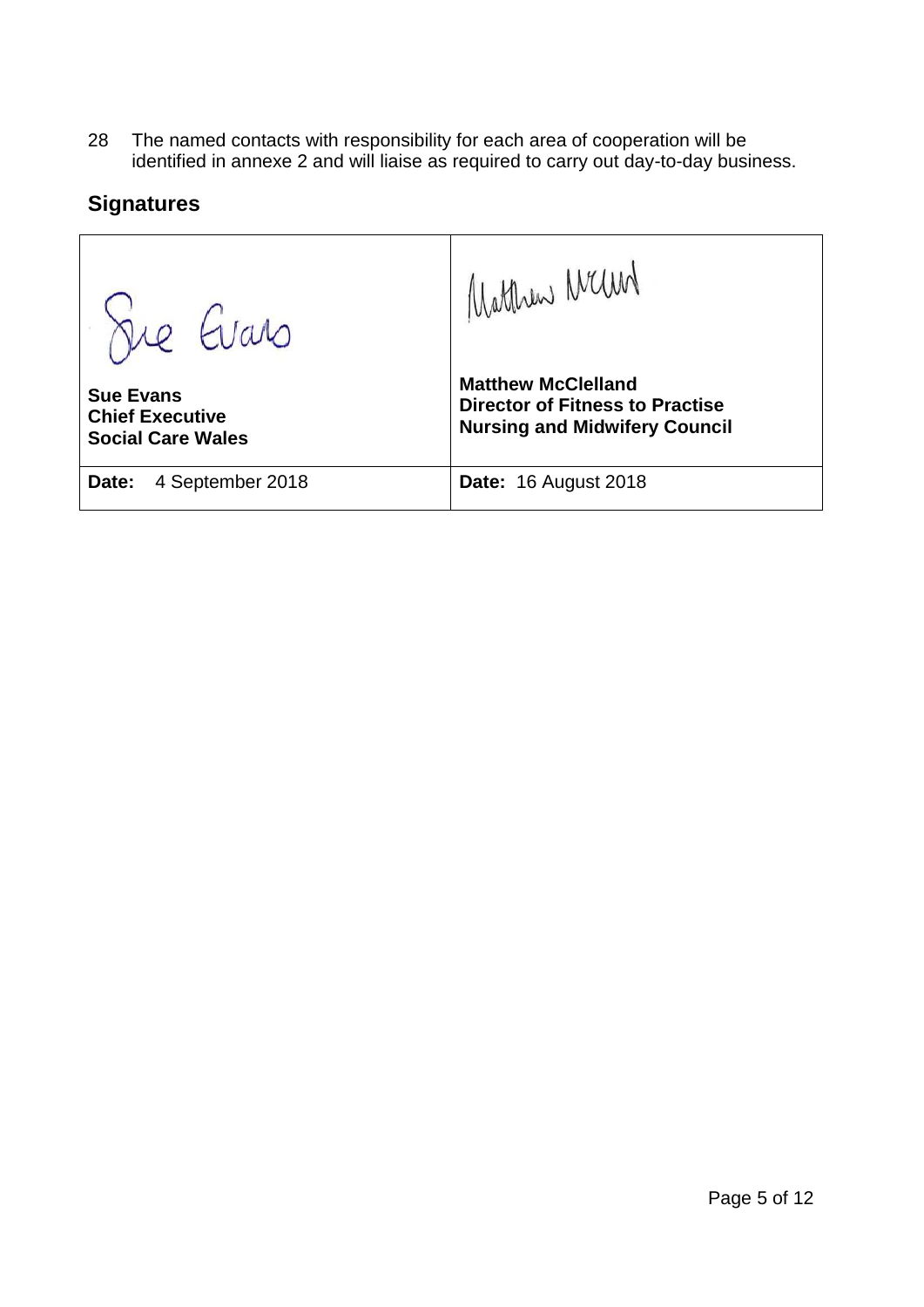# **Annexe 1**

# **Responsibilities and functions**

1 Social Care Wales and the NMC acknowledge the responsibilities and functions of each other and will take account of these when working together.

## **Social Care Wales**

- 2 Social Care Wales was established under the Regulation and Inspection of Social Care (Wales) Act and came into existence on 1 April 2017. It replaced the Care Council for Wales, which came into existence on 1 October 2001 under the Care Standards Act 2000.
- 3 Social Care Wales was established to promote high standards of conduct and practice among social care workers and high standards in their training.

## **The Nursing and Midwifery Council**

- 4 We exist to protect the public by regulating nurses and midwives in the UK and nursing associates in England. We do this by setting standards of education, training, practice and behaviour so that nurses, midwives and nursing associates can deliver high quality healthcare throughout their careers.
- 5 We maintain a register of nurses, midwives and nursing associates who meet these standards, and we have clear and transparent processes to investigate nurses, midwives and nursing associates who fall short of our standards.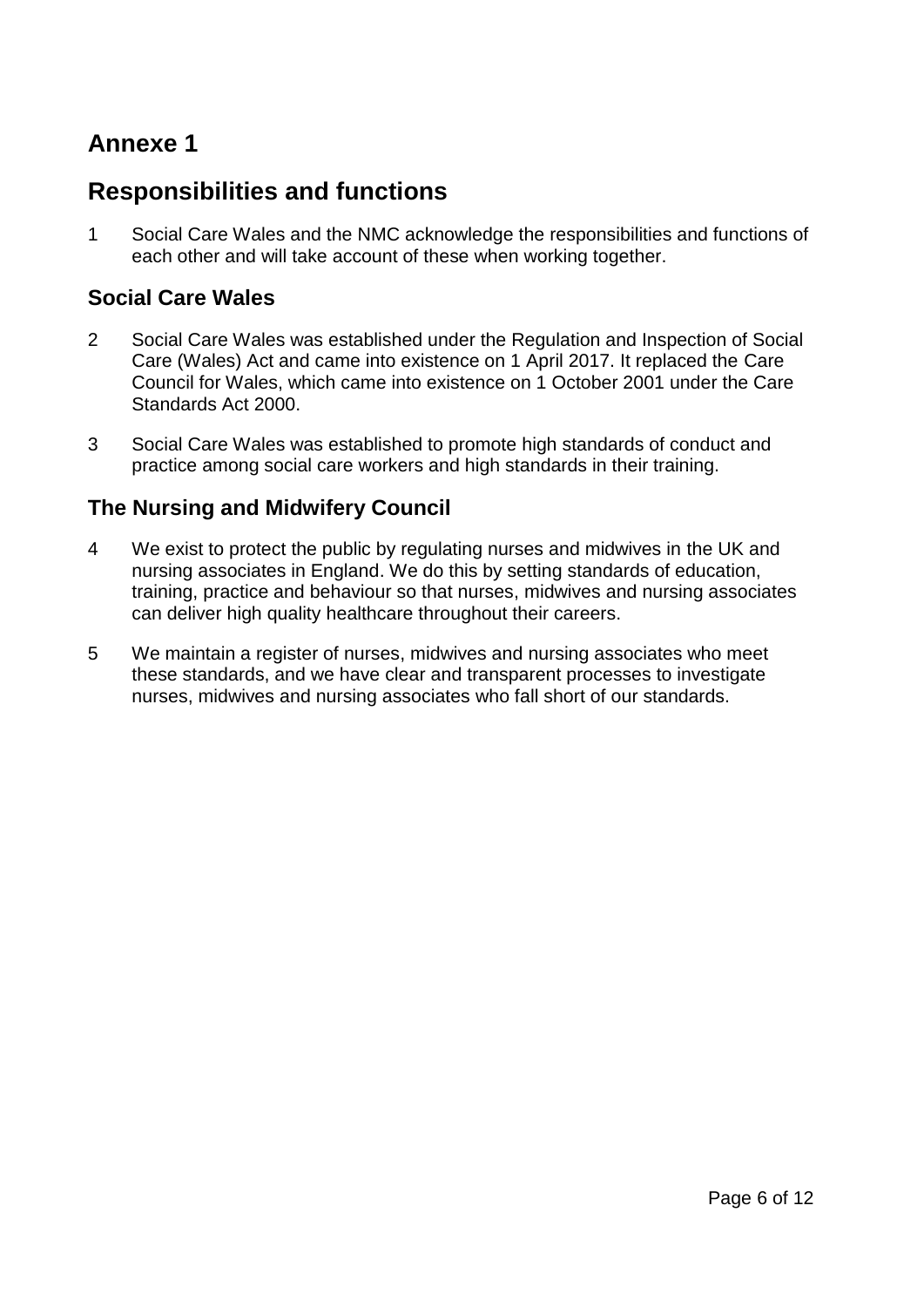# **Annexe 2**

# **Information Sharing Agreement**

## **Introduction**

This Supplementary Agreement has been developed in order to provide guidance on the exchange of information and the collaboration between Social Care Wales and the Nursing and Midwifery Council (NMC) in relation to investigations and hearings into the practice of people registered with both organisations

When collaborating, Social Care Wales and NMC will act in accordance with the agreed MoU and with the procedures set out in this Agreement.

# **Principles**

- 1. Social Care Wales and the NMC will cooperate closely with each other regarding the investigations and hearings processes.
- 2. Investigations will remain separate.
- 3. Investigations will remain within clearly defined boundaries of responsibilities and remits.
- 4. When sharing information each organisation will at all times comply with their respective obligations under the Data Protection Act 2018, the Human Rights Act 1998, and will act in accordance with the relevant statutory and non-statutory codes of practice and their codes of practice or policies relating to the handling of confidential personal information.
- 5. When sharing information each organisation will retain distinct legal responsibility for handling information it acquires for the purpose of its own functions.
- 6. Organisations will keep each other informed of developments in investigations and hearings.

## **Processes**

### **Referrals**

- 7. The NMC will only accept referrals from Social Care Wales in writing via e-mail to: [newreferrals@nmc-uk.org.](mailto:newreferrals@nmc-uk.org)
- 8. Social Care Wales will only accept referrals from the NMC in writing via e-mail (to [ftp@socialcare.wales\)](mailto:ftp@socialcare.wales) or hard copy.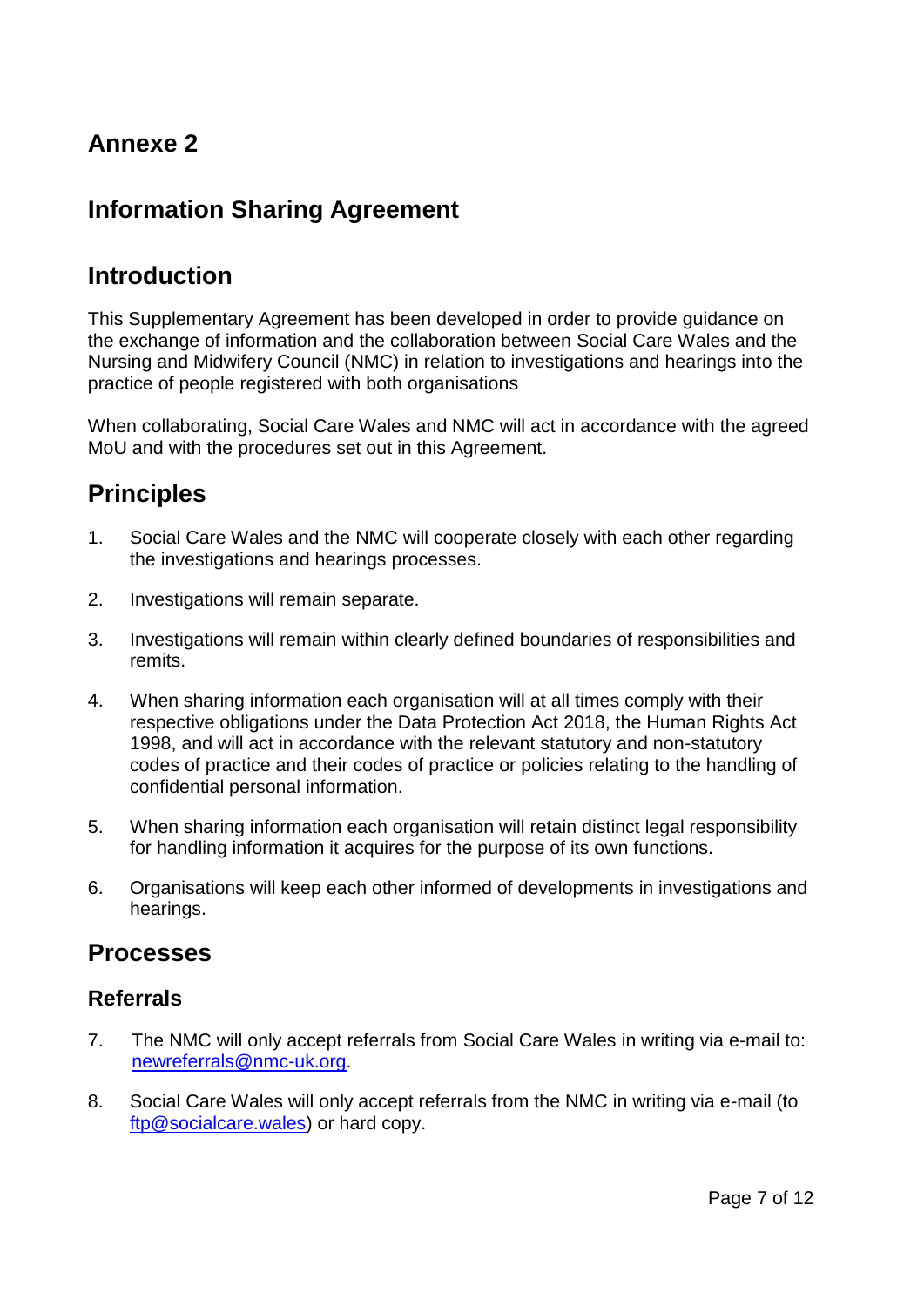## **Information sharing – sensitive personal data**

- 9. Social Care Wales and the NMC will share information with each other about an individual who is registered, with one or both of the organisations, and whose suitability to be on one or both of their registers has been called into question.
- 10. Information may also be shared about nursing, midwifery and nursing associate students, and social work students.
- 11. Where appropriate the individual will be informed prior to their information being shared.
- 12. Social Care Wales and the NMC will share only the information which is necessary for the required purpose.
- 13. When sharing confidential information or information relating to any identifiable individual in connection with their suitability to be registered, Social Care Wales and the NMC will do so in accordance with the procedures set out below.

### **Investigations**

### **Individuals registered with both organisations**

- 14. On receipt of an allegation or information about an individual registered with both organisations, the receiving organisation shall notify the named contact in the MoU. For each case, a named individual from each organisation will then be identified and will act as the main point of contact between the two organisations for that case.
- 15. Where it appears that the allegation primarily affects the individual's registration with the NMC, the NMC should investigate. Where it appears that the allegation primarily affects the registration of the individual with Social Care Wales, Social Care Wales should investigate. The investigating organisation should, however, keep the other organisation informed of the investigation and notify them of issues that will be of relevance to them.
- 16. Although each organisation will undertake separate investigations, they will liaise with each other throughout the process, keeping each other informed of information received and actions taken, including the outcomes of hearings. This will include an initial indication of the likely timescales to be involved in conducting the investigation and the hearings process, followed by regular updates on the progress and any amendments to these timescales.
- 17. Each organisation will be aware of the impact of separate investigations and hearings upon the registered individual, their employer, work colleagues and witnesses. They will work and liaise with each other to minimise this impact by planning activities relating to the investigation to ensure they are complementary to each other. To this end, where possible, they may: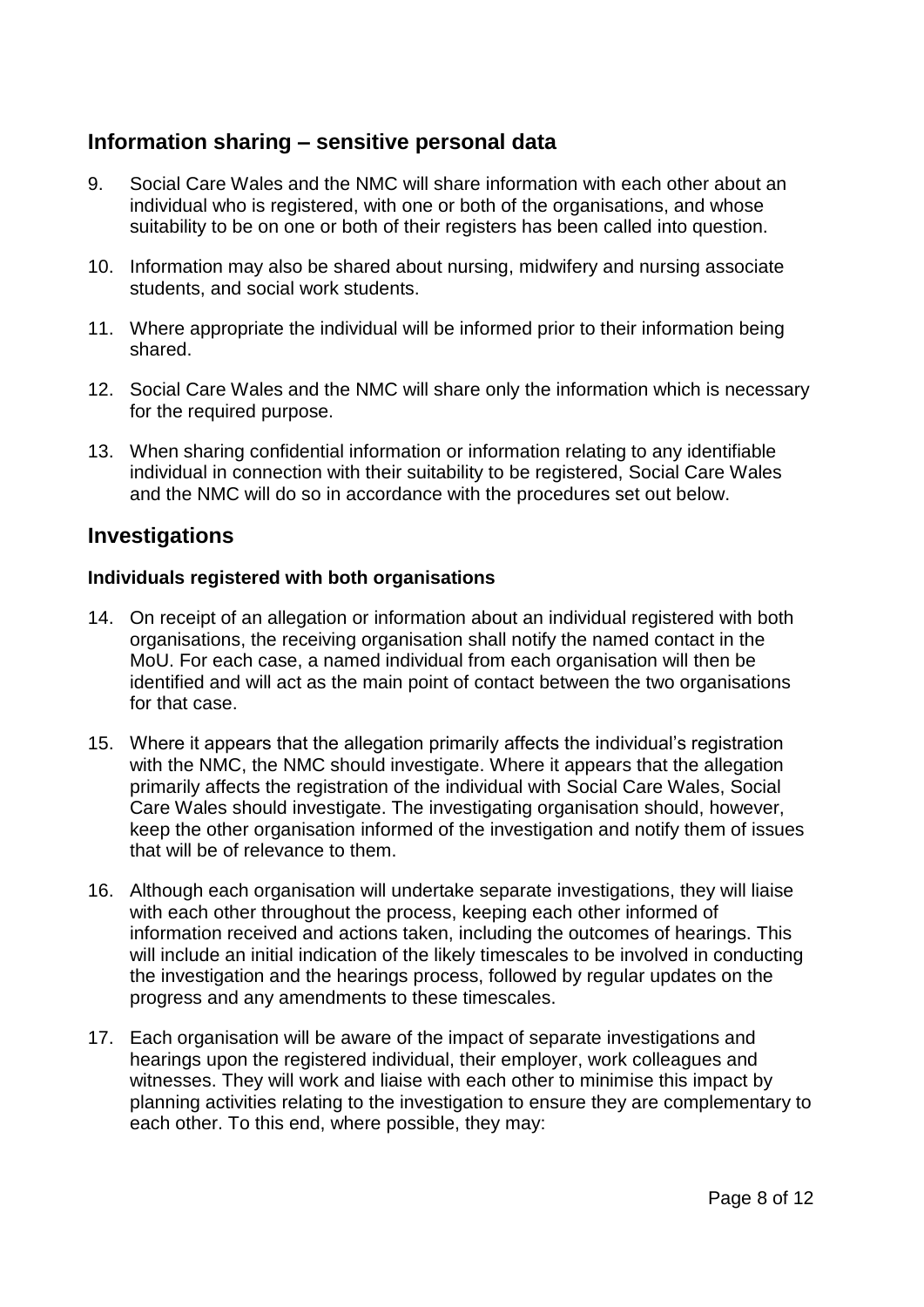- 17.1 liaise over the timing of interviews with witnesses;
- 17.2 share any witness and expert witness statements where these are applicable to the investigations of both organisations;
- 17.3 try to avoid duplication of requests by sharing documentation, such as special reports (for example, Local Authority commissioned reports) or case files relating to service users affected by the actions/inactions of the registrant.
- 18. Both organisations will be aware of the need for timeliness of the investigations and hearings processes, and of any deadlines to be met by either organisation during these processes.
- 19. In cases where either or both organisations consider that an interim order is required, they will co-operate with each other to aid the attainment of the order(s) within the relevant timescales.
- 20. In some cases, it may be appropriate for either Social Care Wales or the NMC to await the outcome of the other's investigation. In all cases, the advantages of awaiting the outcome will have to be balanced against the need for Social Care Wales or the NMC to advance its own investigation.
- 21. Where Social Care Wales or the NMC receive information as part of the investigation process they will inform the provider of the information that it may be shared with the other regulator, and obtain consent for this.
- 22. Each investigation will need to be taken on a case by case basis. Staff will be required to be flexible and responsive to the individual needs of each case. They will co-operate and collaborate with each other, whilst always bearing in mind the effect of the process on the registered individual and any associated parties.

### **Individuals registered with one organisation only**

23. Where either organisation receives an allegation or information about an individual who is not registered with them but is registered with the other organisation, they will notify the named contact in the MoU.

### **Hearings**

24. Each organisation will liaise with the other to co-ordinate dates of hearings in order to avoid hearings being scheduled on the same dates.

### **Findings of fact of the NMC**

25. Any cases taken to a hearing under The Care Council for Wales (Fitness to Practise) Rules 2014 or Social Care Wales (Fitness to Practise) Rules 2017 will allow Social Care Wales to take findings of fact of the NMC as prima facie evidence of the facts so found.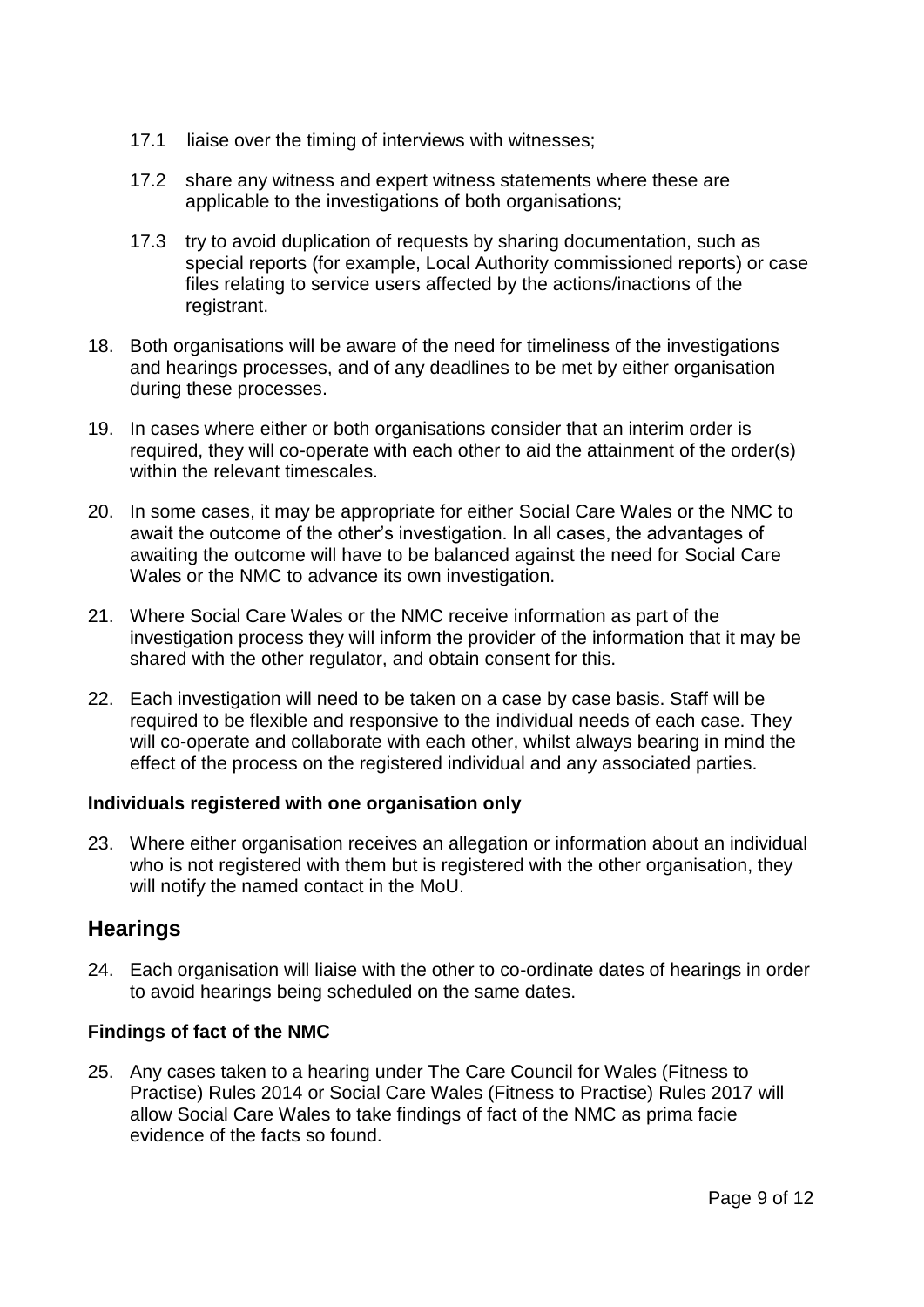### **Findings of fact of Social Care Wales**

- 26. The NMC may determine that their registrant's fitness to practise is impaired by reason of a finding of impairment by another health or social care regulator. A finding of Social Care Wales may also be capable of being admitted in evidence in support of the NMC's case under Rule 31(4) of the Nursing and Midwifery Council (Fitness to Practise) Rules (2004).
- 27. It would be for the NMC to decide, in a given case, whether it would be appropriate to rely on a determination made by the Social Care Wales as the ground or sole ground or an allegation of impairment of fitness to practise under these Rules.

### **Sanctions**

28. It is possible that different outcomes or different sanctions could be imposed in a case brought against an individual registered with both the Social Care Wales and the NMC, as each organisation will view misconduct in the context of its own code. This should not inhibit collaboration and cooperation between the two organisations in relation to the conduct of investigations.

### **Media**

29. If a press release is to be issued following the outcome of the final hearing in relation to an individual registered with both organisations, the media contacts identified in the MoU will liaise with each other prior to the press release being issued.

### **Personnel**

- 30. Information will only be provided by the Social Care Wales to the relevant contact listed in Annexe 3.
- 31. Information will be provided by the NMC to the named lead in Annexe 3.

### **Phone**

- 32. No record will be made of non-case specific discussion or the provision of advice.
- 33. Electronic records will be made of discussions that relate to a specific applicant or registrant. The records will be retained on the individual's dossier or case file.

### **E-mail**

- 34. Any confidential information must be sent through secure e-mail and retained on an individual's dossier or case file. Both the NMC and Social Care Wales will exchange confidential information via the EGRESS System. EGRESS system.
- 35. Emails requesting or providing non-confidential information relating to an applicant or registrant must be retained on an individual's dossier or case file.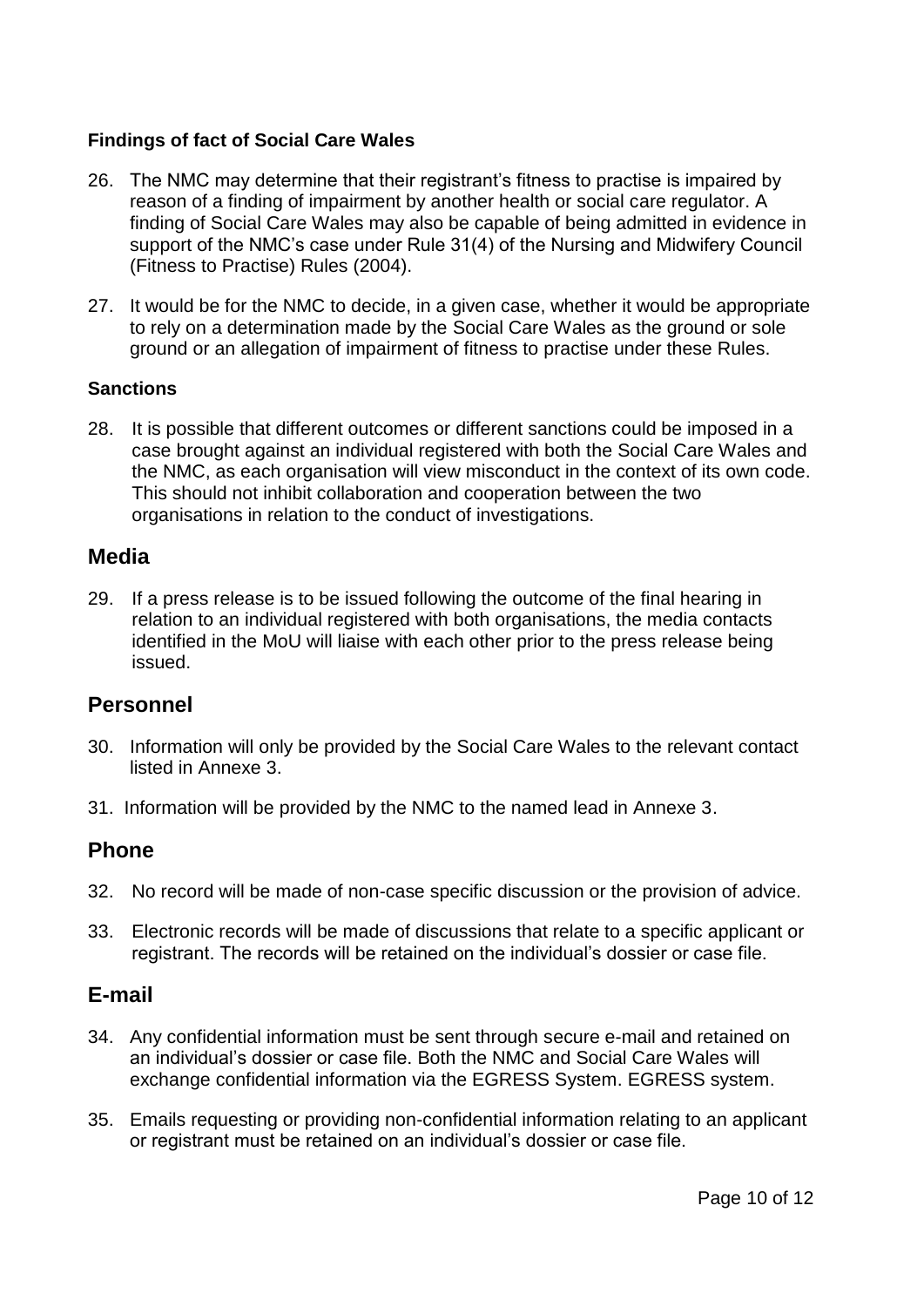## **Post**

- 36. If any information pertaining to a registrant has to be sent through the post, it must be sent by a postal service in which delivery or receipt is recorded.
- 37. Information sent by post should be directed to the relevant contact listed in Annexe 3.

## **Storage of information**

- 38. Social Care Wales will store information in electronic and paper files in a secure manner. Electronic information will be stored in Social Care Wales's Microsoft Dynamic CRM Database and Sharepoint file structure system.
- 39. The NMC will store information in secure electronic and paper case files. Once a case is closed the paper files will be archived and destroyed after 12 months in accordance with the NMC retention schedule. Archived papers will be scanned and stored in the NMC's electronic document management system.

## **Notification to individuals**

- 40. Social Care Wales will inform an individual of information that it has received and is holding about him or her, and for what purpose, as soon as possible and within 28 days of the receipt of the information.
- 41. Exceptions to notifying the registrant of the information held would be made if, by making disclosure, there was:
	- 42.1 a risk of intimidation, recrimination or a risk to the safety of a complainant;
	- 42.2 a risk to the safety of a registrant;
	- 42.3 a risk to any other persons such as colleagues, service users, or family;
	- 42.4 a risk that disclosure would impair Social Care Wales's investigation;
	- 42.5 a risk that disclosure would impair a Police investigation.
- 42. On receipt of a referral the NMC will inform the registrant, at an appropriate stage, if the referrer has given their permission to do so.

### **Retention of information**

43. Electronic information held by Social Care Wales pertaining to an individual for registration, investigation and committee management purposes will be held according to Social Care Wales's Workforce Regulation Retention Policy and Schedule for the retention of electronic files. Paper files will be destroyed in accordance with the policy on disposal of hard copy files.